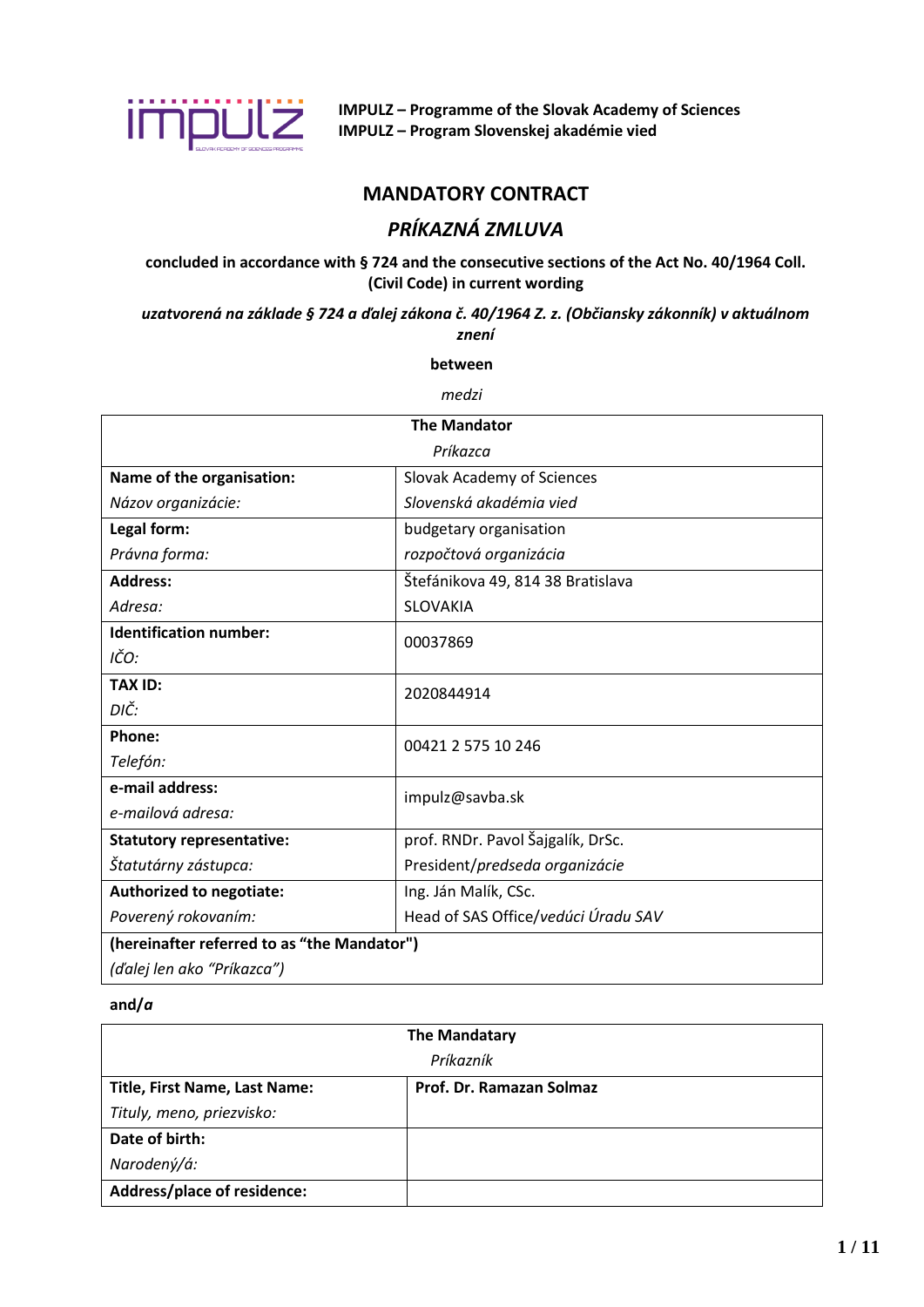| Bytom:                                                  |                                  |
|---------------------------------------------------------|----------------------------------|
| Address/place of the office:                            | <b>Bingöl University, Turkey</b> |
| Pracovisko:                                             |                                  |
| e-mail address:                                         |                                  |
| e-mailová adresa:                                       |                                  |
| <b>Account number in the form of IBAN:</b>              |                                  |
| Číslo účtu v tvare IBAN:                                |                                  |
| Name of the account:                                    |                                  |
| Názov účtu:                                             |                                  |
| <b>SWIFT Code of the bank (BIC):</b>                    |                                  |
| SWIFT kód banky (BIC):                                  |                                  |
| Name of the bank:                                       |                                  |
| Názov banky:                                            |                                  |
| <b>Bank address:</b>                                    |                                  |
| Adresa banky:                                           |                                  |
| (hereinafter referred to as "the Mandatary")            |                                  |
| (ďalej len ako "Príkazník")                             |                                  |
| (both further referred to as the "Contracting Parties") |                                  |
| (ďalej spolu len "zmluvné strany")                      |                                  |

| ı.                                            | ı.                                             |
|-----------------------------------------------|------------------------------------------------|
| The subject of the contract                   | <b>Predmet zmluvy</b>                          |
| 1. The subject of this contract is the        | 1. Predmetom<br>tejto zmluvy je vykonanie      |
| Mandatary shall perform the following         | nasledovných činností (ďalej len "príkaz")     |
| activities (further only "the Order") for the | príkazníkom pre príkazcu:                      |
| Mandator:                                     | hodnotenie<br>prihlášky<br>(prihlášok)         |
| to evaluate proposal(s) submitted in          | podaných ako odpoveď na výzvu na               |
| the response to the call for proposal         | podávanie prihlášok vyhlásenú v rámci          |
| launched<br>under the<br>Programme            | Programu IMPULZ:                               |
| IMPULZ:                                       | Prihláška č.: IM-2021-15                       |
| Proposal number: IM-2021-15                   | Prihláška č.: IM-2021-XX                       |
| Proposal number: IM-2021-XX                   | Prihláška č.: IM-2021-XX                       |
| Proposal number: IM-2021-XX                   | zaslať vyplnený hodnotiaci formulár pre        |
| to send the filled evaluation form(s)         | každú prihlášku;                               |
| for each proposal;                            | zúčastniť<br>rokovania<br>vedeného<br>sa       |
| to participate on the negotiation             | spravodajcom<br>prihlášky<br>účelom<br>za      |
| conducted by the rapporteur of the            | konsenzuálneho<br>získania<br>hodnotenia       |
| application for the purpose<br>of             | prihlášky.                                     |
| obtaining the consensual evaluation           | činnosti<br>príkazníkom<br>2. Všetky<br>budú   |
| of the application.                           | vykonávané na diaľku, bez určenia miesta na    |
| 2. All activities shall be performed by the   | výkon príkazu príkazcom.                       |
| Mandatary remotely without specification      | 3. Činnosti uvedené v odseku 1 tohto článku je |
| of the place of the order performance by      | vykonávať<br>príkazník<br>povinný<br>počas     |
| the Mandator.                                 | stanovenej doby:                               |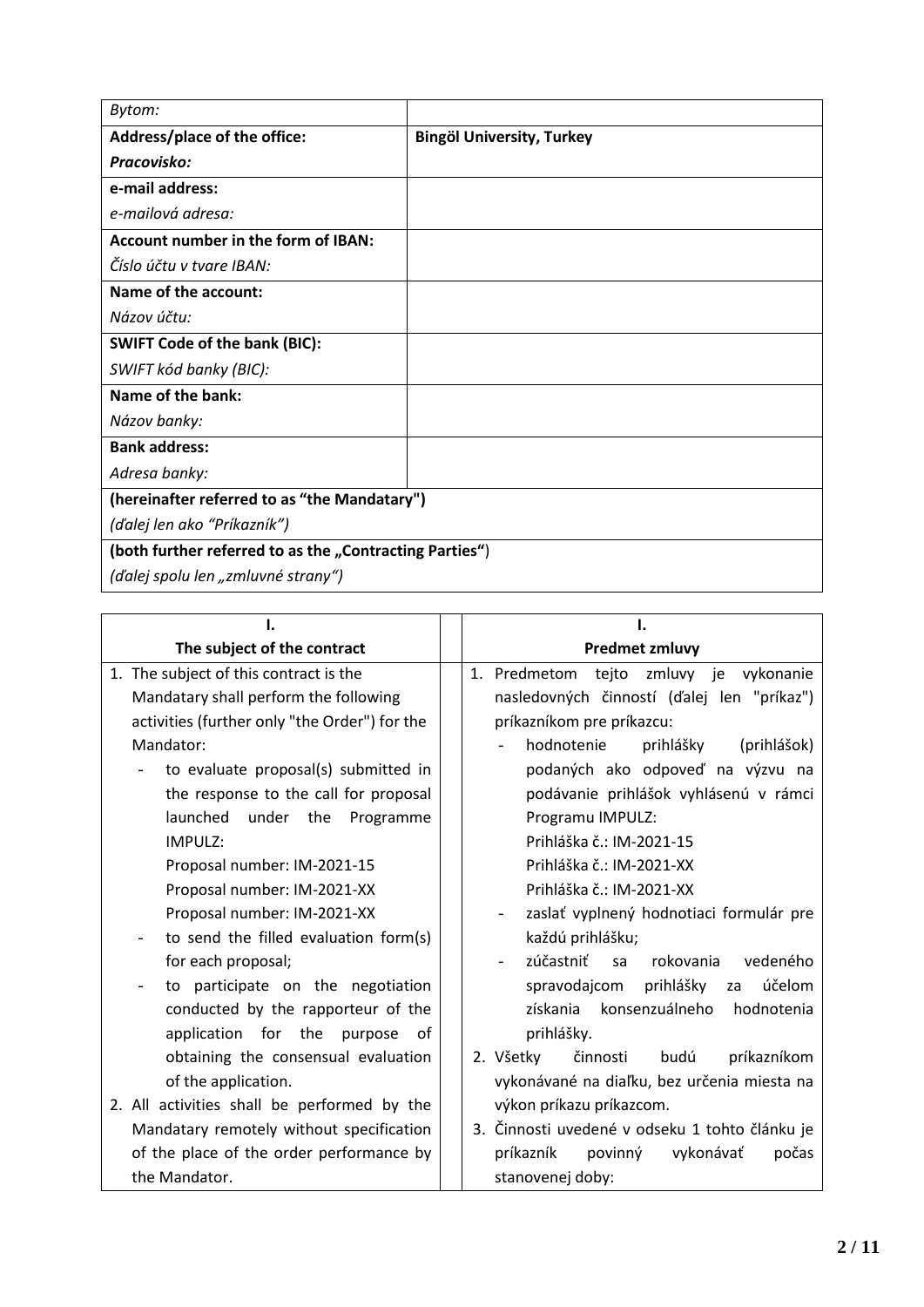| 3. The Mandatary is obliged to perform                             | začiatok: deň účinnosti tejto Zmluvy;<br>$\overline{\phantom{a}}$ |
|--------------------------------------------------------------------|-------------------------------------------------------------------|
| activities stated in the paragraph 1 of this                       | koniec: deň určený Príkazcom ako                                  |
| Article in specified period:                                       | hodnotenie<br>konečný<br>termín<br>pre                            |
| Start date: the day when this Contract                             | prihlášky/prihlášok.                                              |
| enters into the effectiveness;                                     | 4. Príkazník nesmie za žiadnych okolností začať                   |
| End date: the day specified by the<br>$\qquad \qquad \blacksquare$ | vykonávať prácu pred účinnosťou zmluvy.                           |
| Mandator as a deadline for evaluation                              | 5. Príkazca je povinný informovať príkazníka                      |
| of the application(s).                                             | o konečnom termíne na hodnotenie pred                             |
| 4. The Mandatary may not under any                                 | podpisom zmluvy.                                                  |
| circumstances start work before the date                           | 6. Kontrolou<br>plnenia<br>predmetu<br>zmluvy je                  |
| on which this Contract enters into the                             | príkazcom poverený predseda Hodnotiacej                           |
| effectiveness.                                                     | komisie Programu IMPULZ.                                          |
| 5. The Mandator is obliged to inform the                           |                                                                   |
| Mandatary about deadline for evaluation                            |                                                                   |
| before the signature of the Contract.                              |                                                                   |
| 6. Chairman of the Evaluation Committee of                         |                                                                   |
| the Programme IMPULZ is authorized by                              |                                                                   |
| the Mandator to check the fulfilling of the                        |                                                                   |
| subject of the Contract.                                           |                                                                   |
| II.                                                                | П.                                                                |
| Remuneration                                                       | Odmena                                                            |
| Mandatary is<br>entitled<br>1. The<br>to<br>a                      | 1. Príkazník má právo na odmenu vo výške 100                      |
| remuneration of EUR 100 for elaboration                            | Eur za vypracovanie hodnotiaceho posudku                          |
| of<br>evaluation<br>report for one<br>the                          | pre jednu prihlášku v súlade s článkom I.                         |
| application in accordance with Article I.                          | 2. Odmena je splatná do 30 dní odo dňa prijatia                   |
| 2. Remuneration to the Mandatary is due till                       | hodnotiaceho formulára Príkazcom.                                 |
| 30 days following the day of receiving the                         | 3. Odmena bude vyplatená v eurách.                                |
| evaluation form by the Mandator.                                   | 4. Odmena bude vyplatená iba v tom prípade,                       |
| 3. Remuneration will be paid in euros.                             | doručená<br>ak<br>bude<br>Príkazcovi<br>poštou                    |
| 4. Remuneration will be paid only if the                           |                                                                   |
| original version of this Contract signed by                        | podpísaná<br>originálna<br>zmluvy<br>verzia                       |
| the Mandatary will be received by the                              | Príkazníkom.                                                      |
| Mandator.                                                          | 5. Príkazca môže znížiť výšku odmeny, ak                          |
|                                                                    | príkazník porušil nejakú z ďalších povinností                     |
| 5. The Mandator may reduce the amount of                           | vyplývajúcich mu zo zmluvy.                                       |
| remuneration if the Mandatary is in breach                         | 6. Príkazca musí písomne oznámiť príkazníkovi,                    |
| of any of its other obligations under the                          | že mieni znížiť výšku odmeny a vyzvať ho na                       |
| Contract.                                                          | predloženie stanoviska v lehote 30 dní od                         |
| 6. The Mandator must formally notify the                           | prijatia oznámenia.                                               |
| Mandatary of its intention, include the                            | 7. V prípade, že Príkazca neakceptuje stanovisko                  |
| reasons why, and invite him/her to submit                          | predložené príkazníkom, písomne mu potvrdí                        |
| any observations within 30 days of                                 | zníženie výšky odmeny.                                            |
| receiving notification.                                            | 8. Úhrada<br>odmeny<br>uskutočnená<br>bude                        |
| 7. If the Mandator does not accept these                           | bankový účet príkazníka<br>prevodom na                            |
| observations, it will<br>formally<br>notify                        | uvedený v preambule tejto zmluvy.                                 |
| confirmation of the reduction.                                     | 9. Predmet<br>zmluvy<br>bude<br>financovaný                       |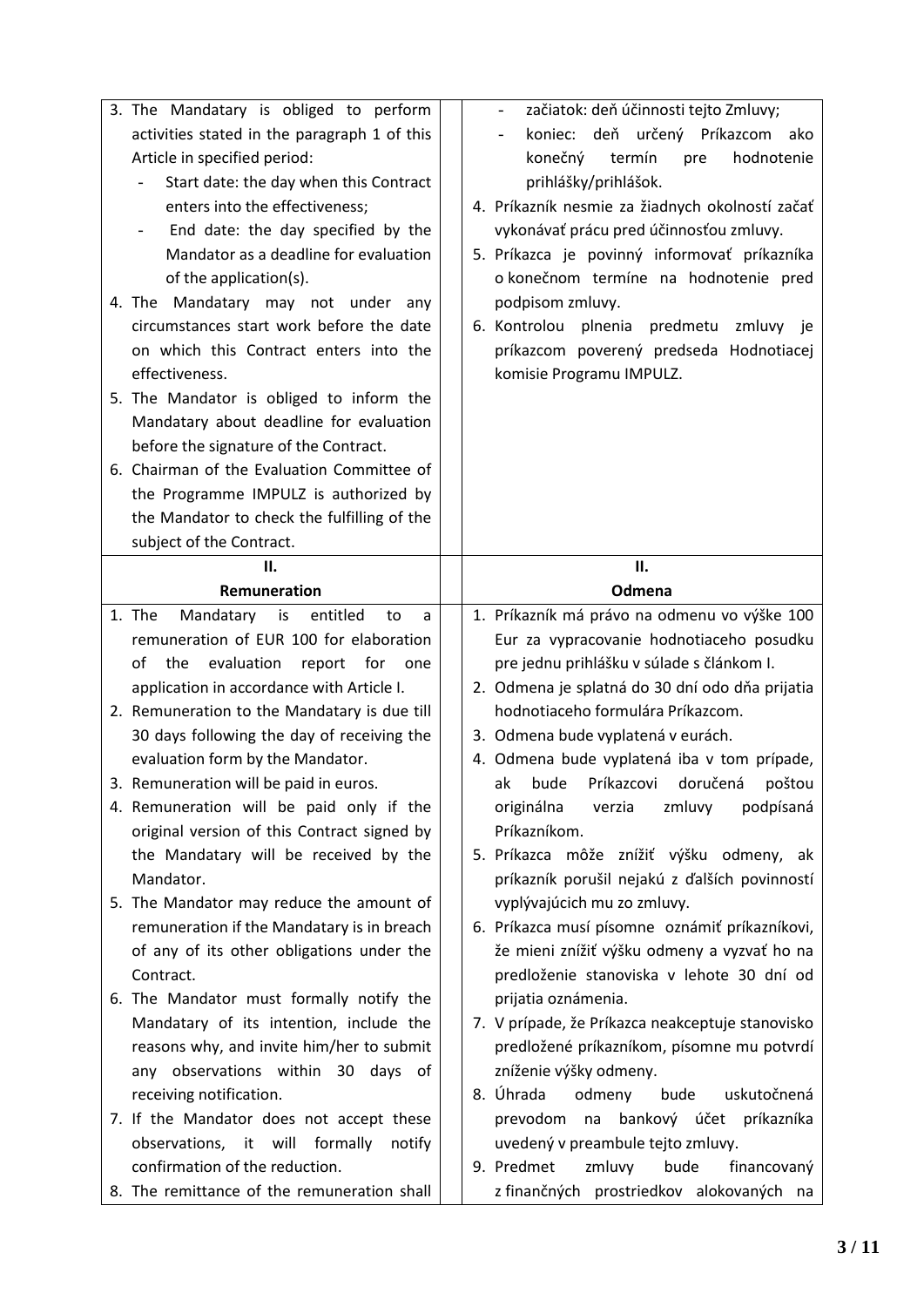| be done by transfer to the bank account of       | Program IMPULZ.                                                |
|--------------------------------------------------|----------------------------------------------------------------|
| the Mandatary stated in the preamble to          | 10. Žiadne iné výdavky nebudú preplatené.                      |
| this contract.                                   |                                                                |
| 9. The subject of the Contract shall be          |                                                                |
| financed from the financial funds allocated      |                                                                |
| for the Programme S.                             |                                                                |
| 10. Any other expense will not be reimbursed.    |                                                                |
| III.                                             | Ш.                                                             |
| <b>Rights and obligations of the Contracting</b> | Práva a povinnosti zmluvných strán                             |
| parties                                          |                                                                |
| 1. The Mandatary must perform the Contract       | 1. Príkazník je<br>povinný vykonávať<br>príkaz                 |
| in compliance with its provisions and all        | vyplývajúci mu zo zmluvy v súlade s jej                        |
| legal obligations under applicable EU,           | ustanoveniami a v súlade s právom EÚ,                          |
| international and national law. Particularly     | národným<br>právom.                                            |
|                                                  | medzinárodným<br>$\mathsf{a}$                                  |
| important is to performing the order in          | Osobitne dôležité je vykonávanie príkazu                       |
| compliance with applicable personal data         | v súlade s platnou legislatívou na ochranu                     |
| protection legislation.                          | osobných údajov.<br>2. Príkazník tak musí konať bezvýhradne, v |
| 2. The Mandatary must do so fully, within the    |                                                                |
| deadlines and to<br>the<br>highest<br>set        | rámci stanovených termínov a v súlade s                        |
| professional standards.                          | najvyššími profesionálnymi štandardmi.                         |
| 3. The<br>Mandatary<br>the<br>must<br>ensure     | 3. Príkazník je povinný postupovať v súlade s                  |
| compliance with applicable national tax          | príslušnými zákonmi svojho domovského                          |
| and social security law.                         | štátu týkajúcimi sa zdanenia a sociálneho                      |
| 4. The terms and conditions of this Contract     | zabezpečenia.                                                  |
| constitute an employment<br>do<br>not            | základe<br>zmluvy<br>nevzniká<br>4. Na<br>tejto                |
| agreement with the Mandator.                     | pracovnoprávny vzťah s Príkazcom.                              |
| 5. If the Mandatary cannot fulfil his/her        | prípade, že príkazník nemôže plniť<br>5. V                     |
| obligations, s/he must immediately inform        | povinnosti vyplývajúce mu zo Zmluvy, je                        |
| the Mandator.                                    | povinný bezodkladne o tom informovať                           |
| 6. In case of breach of this obligation, the     | Príkazcu.                                                      |
| Mandatary is obliged to reimburse to the         | 6. V prípade porušenia tejto povinnosti je                     |
| Mandator the incurred loss.                      | príkazník povinný uhradiť vzniknutú škodu                      |
| 7. The Mandatary must keep records and           | príkazcovi.                                                    |
| supporting documentation<br>other<br>as          | 7. Príkazník je povinný uchovávať záznamy a iné                |
| evidence that the Contract is performed          | doklady ako dôkaz, že zmluvy bola plnená                       |
| correctly. These must be available for           | doklady musia<br>riadne.<br>Tieto<br>byť<br>k.                 |
| review upon the Mandator's request.              | nahliadnutiu na žiadosť Príkazcu.                              |
| 8. The Mandatary must keep all records and       | 8. Príkazník je povinný uchovávať všetky                       |
| supporting documentation for five years          | záznamy a doklady počas piatich rokov, odo                     |
| starting from the date of the remuneration       | dňa vyplatenia odmeny.                                         |
| payment.                                         | 9. Príkazca je povinný spracovávať všetky                      |
| 9. The Mandator is obliged to process all        | osobné údaje obsiahnuté v tejto zmluve v                       |
| personal data included in the Contract in        | súlade<br>s GDPR<br>platnou<br>legislatívou<br>$\overline{a}$  |
| compliance with GDPR and valid Slovak            | Slovenskej republiky.                                          |
| legislation.                                     | 10.Príkazník musí prijať primerané technické a                 |
| 10. The Mandatary must put in place              | organizačné<br>bezpečnostné<br>opatrenia<br>v                  |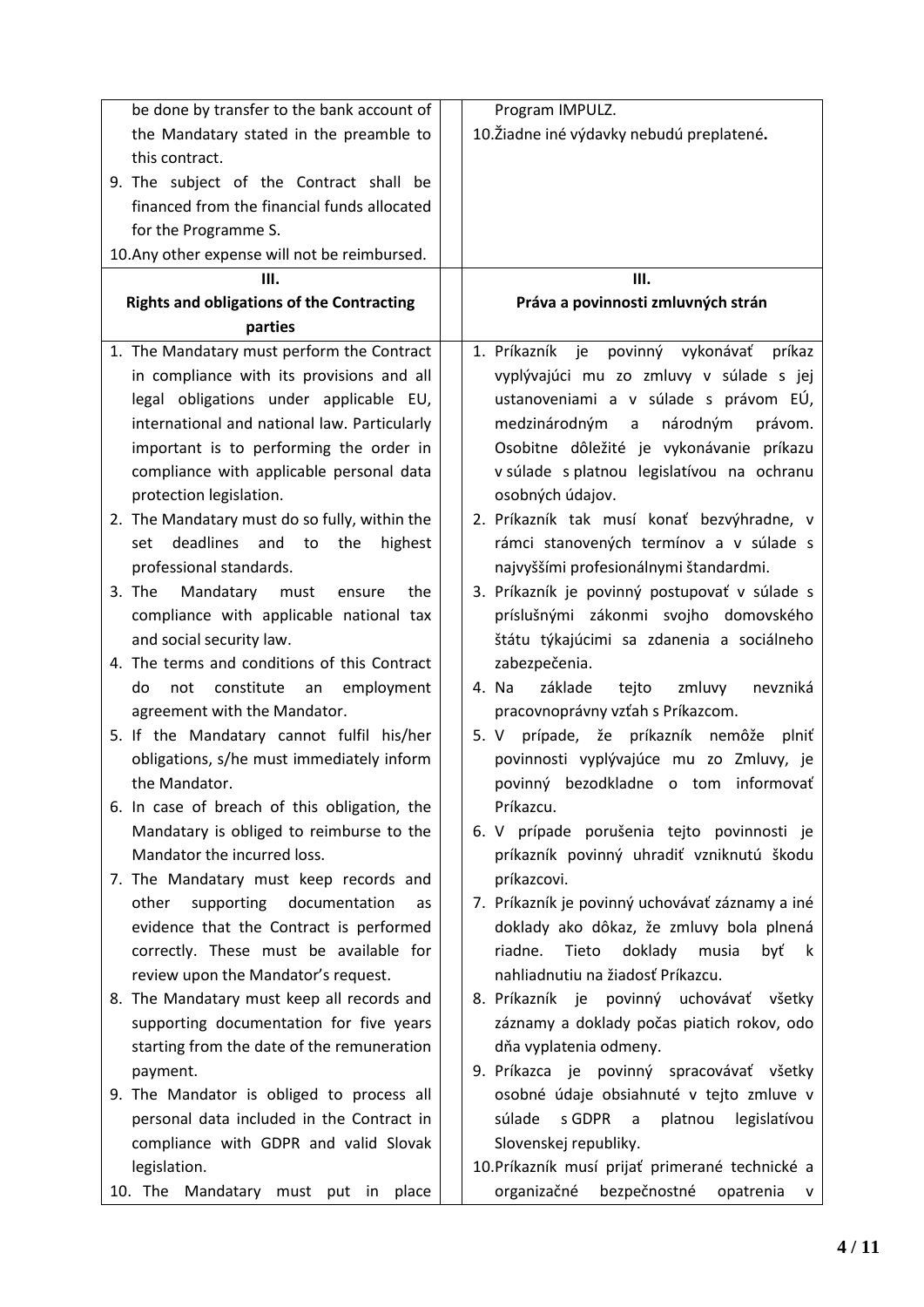| security measures to address the risks                             | údajov<br>spracovávaním<br>osobných              |  |  |  |  |
|--------------------------------------------------------------------|--------------------------------------------------|--|--|--|--|
| inherent to personal data processing                               | vyžadovaným<br>plnením<br>zmluvy.<br>Tieto       |  |  |  |  |
| which is required by the Contract. These                           | bezpečnostné opatrenia zahŕňajú:                 |  |  |  |  |
| security measures shall be in particular:                          | zabrániť vstupu neoprávnených osôb do<br>a.      |  |  |  |  |
| prevent unauthorised people from<br>a.                             | počítačových<br>systémov,<br>ktoré               |  |  |  |  |
| accessing computer systems that                                    | spracovávajú osobné údaje, najmä:                |  |  |  |  |
| process personal data, and especially                              | neoprávnené čítanie, kopírovanie,                |  |  |  |  |
| the:                                                               | zmeny alebo odobratie pamäťových                 |  |  |  |  |
| unauthorised reading,<br>copying,<br>÷,                            | médií;                                           |  |  |  |  |
| alteration or removal of storage                                   | neoprávnené vkladanie, zverejnenie,              |  |  |  |  |
| media;                                                             | odstránenie<br>alebo<br>zmeny                    |  |  |  |  |
| unauthorised<br>data<br>input,<br>$\blacksquare$                   | uchovávaných osobných údajov;                    |  |  |  |  |
| disclosure, alteration or deletion of                              | neoprávnené použitie počítačových                |  |  |  |  |
| stored personal data;                                              | systémov pomocou<br>zariadení<br>na              |  |  |  |  |
| unauthorised<br>of<br>data-<br>use<br>$\qquad \qquad \blacksquare$ | prenos dát;                                      |  |  |  |  |
| processing systems by means of                                     | zabezpečiť, aby oprávnení užívatelia<br>b.       |  |  |  |  |
| data transmission facilities;                                      | systémov spracovávajúcich údaje mali             |  |  |  |  |
| that<br>data-processing<br>b. ensure<br>$\mathsf{a}$               | prístup iba k takým osobným údajom,              |  |  |  |  |
| system's authorised users can access                               | ktoré zodpovedajú ich prístupovým                |  |  |  |  |
| only the personal data to which their                              | oprávneniam;                                     |  |  |  |  |
| access right refer;                                                | zaznamenať, ktoré osobné údaje boli<br>c.        |  |  |  |  |
| c. record which personal data have been                            | sprostredkované príkazníkom, kedy a              |  |  |  |  |
| communicated by the Mandatary,                                     | komu;                                            |  |  |  |  |
| when and to whom;                                                  | zabezpečiť,<br>osobné<br>údaje<br>d.<br>aby      |  |  |  |  |
| d. ensure that personal data being                                 | spracovávané v mene tretích strán, boli          |  |  |  |  |
| processed on behalf of third parties                               | spracované iba spôsobom predpísaným              |  |  |  |  |
| can be processed only in the manner                                | Príkazcom;                                       |  |  |  |  |
| prescribed by the Mandator;                                        | zabezpečiť, že počas sprostredkovávania<br>e.    |  |  |  |  |
| e. ensure that, during communication of                            | osobných údajov a počas transport                |  |  |  |  |
| personal data and transport of                                     | pamäťových<br>médií,<br>údaje<br>osobné          |  |  |  |  |
| storage media, the data cannot be                                  | nemôžu byť čítané, kopírované alebo              |  |  |  |  |
| read, copied or deleted without                                    | vymazávané bez oprávnenia;                       |  |  |  |  |
| authorisation;                                                     | vytvoriť organizačnú štruktúru v súlade s<br>f.  |  |  |  |  |
| f. design its organisational structure in a                        | požiadavkami na ochranu osobných                 |  |  |  |  |
| way that meets data protection                                     | údajov.                                          |  |  |  |  |
| requirements.                                                      |                                                  |  |  |  |  |
| IV.                                                                | IV.                                              |  |  |  |  |
| <b>Obligations of confidentiality</b>                              | Povinnosť mlčanlivosti                           |  |  |  |  |
| 1. The Mandator and the Mandatary must                             | 1. Príkazca a príkazník sú povinní zachovávať    |  |  |  |  |
| treat confidentially any information and                           | mlčanlivosť<br>o všetkých<br>informáciách        |  |  |  |  |
| documents, in any form (i.e. paper or                              | a dokumentoch, v akejkoľvek forme (napr.         |  |  |  |  |
| electronic), disclosed in writing or orally in                     | elektronickej), ktoré<br>tlačenej,<br>im<br>boli |  |  |  |  |
| relation to the performance of the                                 | sprístupnené písomne alebo ústne v súvislosti    |  |  |  |  |
| Contract.                                                          | s plnením zmluvy.                                |  |  |  |  |
| 2. The Mandatary undertakes to observe                             | 2. Príkazník sa zaväzuje zachovávať prísnu       |  |  |  |  |

appropriate technical and organisational | | súvislosti s rizikom vyplývajúcim so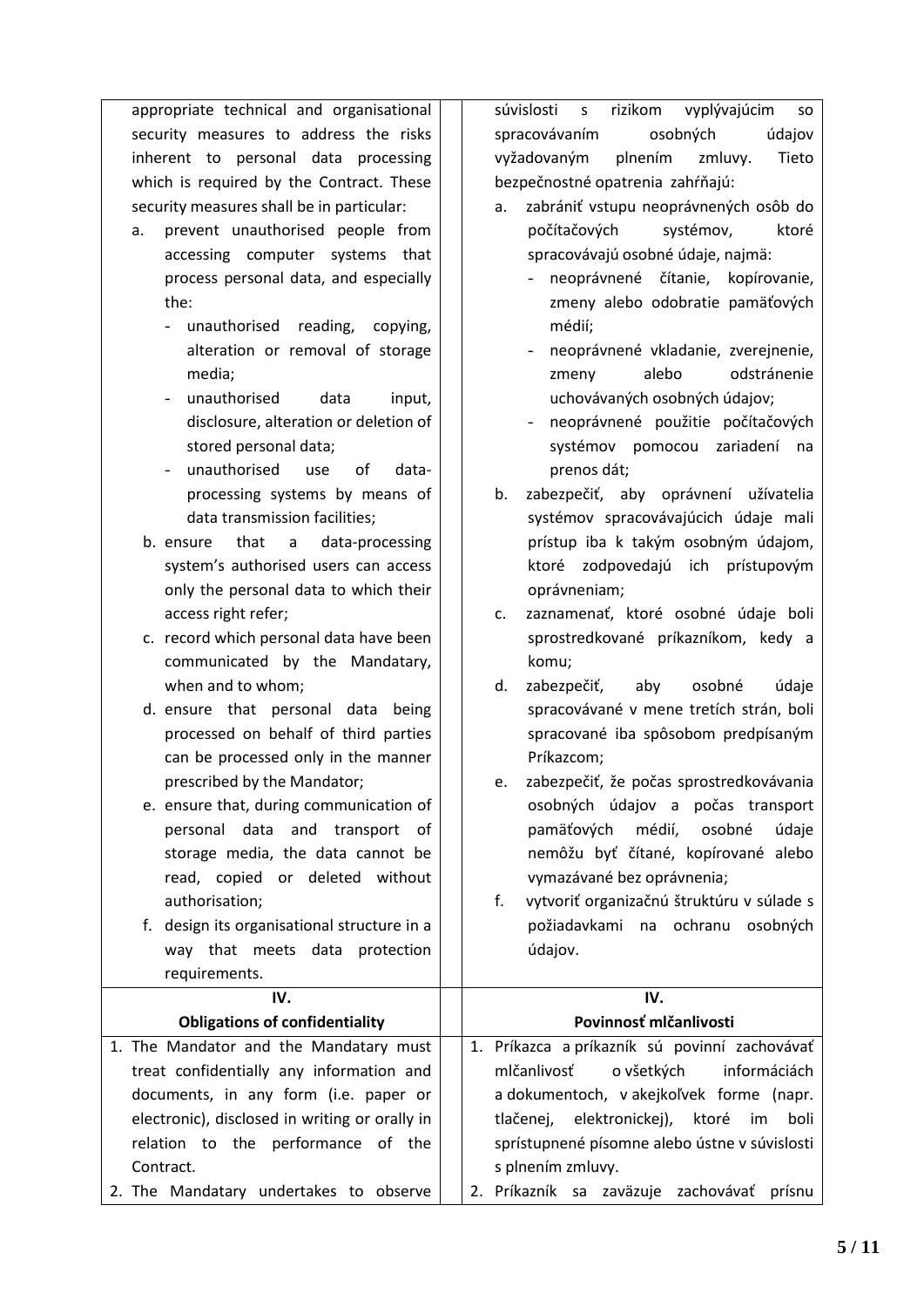strict **confidentiality** in relation to their work. To this end, the Mandatary:

- a. must not use confidential information or documents for any purpose other than fulfilling their obligations under the Contract without prior written approval of the Mandator;
- b. must not disclose, directly or indirectly, confidential information or documents relating to proposals or applicants, without prior written approval of the Mandator.
- 3. In particular, the Mandatary:
	- a. must not discuss any proposal with others, including other experts or representatives of the Mandator or relevant service staff not directly involved in evaluating the proposal, except during the formal discussion at the meetings moderated by or with the knowledge and approval of the responsible representatives of the Mandator or relevant service staff
	- b. must not disclose:
		- any detail of the evaluation process and its outcomes or of any proposal submitted for evaluation for any purpose other than fulfilling his/her obligations under the Contract without prior written approval of the Mandator;
		- their advice to the Mandator on any proposal to the applicants or to any other person;
		- the names of other experts participating in the evaluation.
	- c. must not communicate with applicants, beneficiaries or any person linked to the applicant or participating legal entity:
	- during the evaluation;
	- after the evaluation.
- 4. If the proposals are made available electronically to the Mandatary who then works from their own or other suitable premises, s/he will be held personally

**mlčanlivosť** vo vzťahu k vykonávaným činnostiam. V tejto súvislosti príkazník:

- a. nesmie používať dôverné informácie alebo dokumenty na iný účel ako je plnenie povinností vyplývajúcich mu zo zmluvy bez predchádzajúceho písomného súhlasu príkazcu;
- b. nesmie sprístupniť, priamo alebo nepriamo, dôverné informácie alebo dokumenty súvisiace s prihláškou alebo uchádzačom bez predchádzajúceho písomného súhlasu príkazcu.
- 3. Príkazník najmä:
	- a. nesmie hovoriť o prihláške s inými osobami vrátane iných hodnotiteľov, zástupcov príkazcu alebo príslušného administratívneho personálu, ktorí nie sú priamo zapojení do hodnotenia prihlášky, s výnimkou formálnej diskusie počas zasadnutia, ktoré je nimi moderované alebo konané s ich vedomím a súhlasom;
	- b. nesmie zverejniť:
		- žiadne detaily týkajúce sa hodnotiaceho procesu a jeho výstupov alebo týkajúce sa prihlášok podaných na hodnotenie za iným účelom ako je splnenie jeho povinností vyplývajúcich mu zo zmluvy bez predchádzajúceho písomného súhlasu príkazcu;
		- ich radu poskytnutú príkazcovi ohľadom prihlášok uchádzačom alebo iným osobám;
		- mená ďalších expertov podieľajúcich sa na hodnotení.
	- c. nesmú komunikovať s uchádzačmi, hostiteľskými organizáciami alebo s inými osobami prepojenými s uchádzačom alebo participujúcou právnickou osobou, a to:
		- v priebehu hodnotenia;
		- po jeho ukončení.
- 4. V prípade, že sú prihlášky sprístupnené príkazníkovi elektronicky a ten pracuje vo vlastných alebo iných vhodných priestoroch, je osobne zodpovedný za zachovanie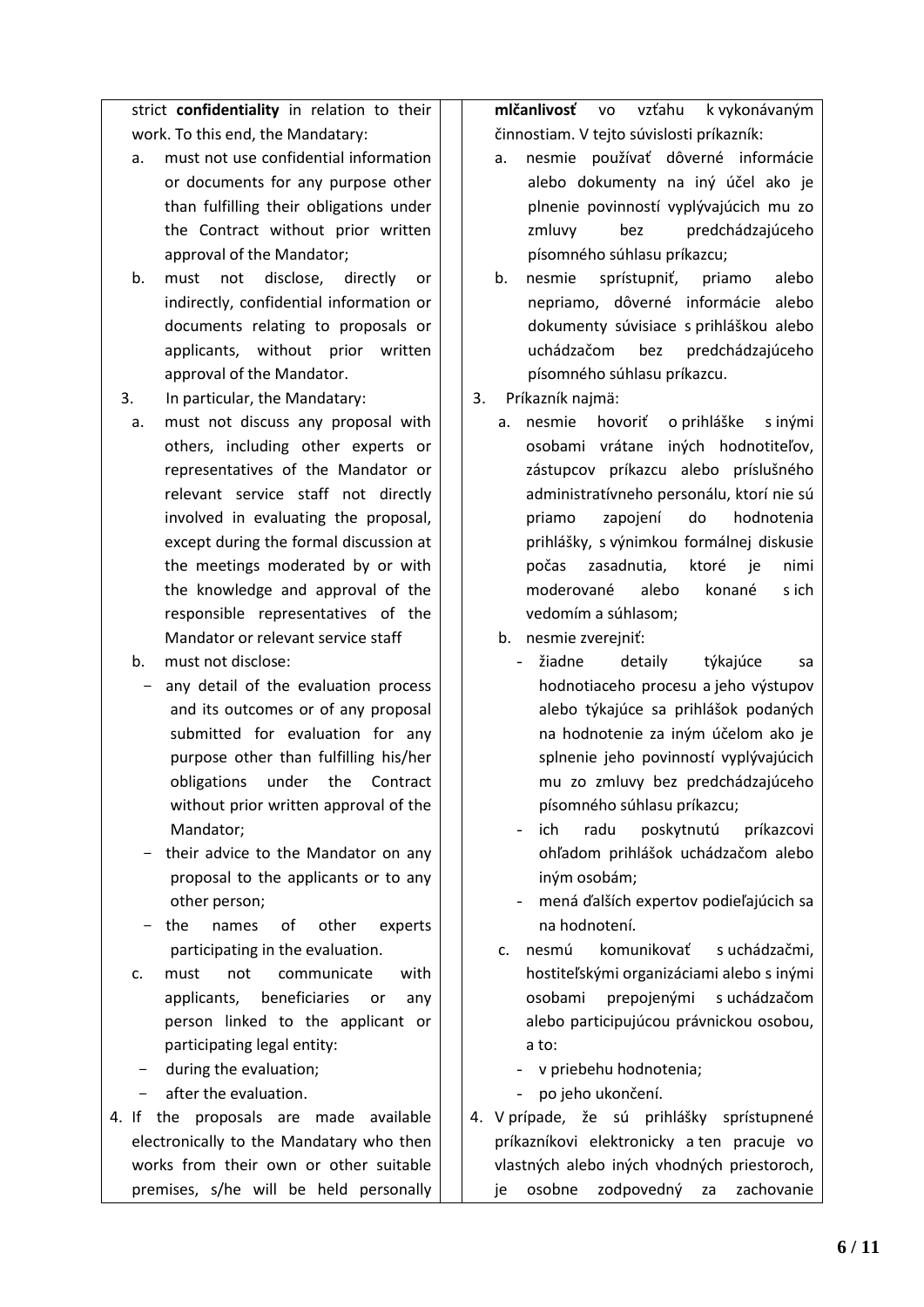| responsible<br>for<br>maintaining<br>the          | všetkých<br>dôvernosti<br>dokumentov                                                      |
|---------------------------------------------------|-------------------------------------------------------------------------------------------|
| confidentiality<br>of<br>documents<br>any<br>or   | súborov<br>a elektronických<br>vrátenie,<br>a za                                          |
| electronic files and for returning, erasing       | vymazanie alebo zničenie všetkých dôverných                                               |
| or destroying all confidential documents or       | a súborov<br>skončení<br>dokumentov<br>po                                                 |
| files upon completing the evaluation as           | hodnotenia.                                                                               |
| instructed.                                       | 5. Ak príkazník vyhľadáva ďalšie informácie                                               |
| 5. If the Mandatary seeks further information     | dokončenie<br>potrebné<br>hodnotenia<br>na                                                |
| (for example through the<br>internet,             | (napríklad<br>prihlášok<br>prostredníctvom                                                |
| specialised databases, etc.) to complete          | špecializovaných<br>internetu,<br>databáz                                                 |
| their examination of the proposals, s/he:         | a podobne):                                                                               |
| must respect the overall rules for<br>a.          | rešpektovať<br>povinný<br>pravidlá<br>je<br>a.                                            |
| confidentiality for obtaining such                | získavaní<br>dôvernosti<br>takýchto<br>pri                                                |
| information                                       | informácií;                                                                               |
| b.<br>contact<br>applicants,<br>must<br>not       | b.<br>nesmie<br>kontaktovať<br>uchádzača,                                                 |
| beneficiaries or any person linked to             | hostiteľskú organizáciu ani žiadnu osobu                                                  |
| the applicant legal entity                        | spojenú s organizáciou uchádzača;                                                         |
| must not contact third parties without<br>c.      | nesmie kontaktovať tretie osoby bez<br>c.                                                 |
| prior<br>written<br>approval<br>the<br>of         | predchádzajúceho písomného súhlasu                                                        |
| Mandator.                                         | príkazcu.                                                                                 |
| V.                                                | V.                                                                                        |
| <b>Obligations of impartiality</b>                | Povinnosť nestrannosti                                                                    |
| 1. The Mandatary is obliged to perform the        | 1. Príkazník je povinný vykonávať hodnotenie                                              |
| evaluation impartially. The Mandatory is          | nestranne. Príkazník je tiež povinný:                                                     |
|                                                   |                                                                                           |
| required to:                                      | prijať všetky nevyhnutné opatrenia, aby<br>a.                                             |
| take all<br>necessary<br>measures<br>a.<br>to     | zabránil konfliktu záujmov;                                                               |
| prevent any situation of conflict of              | bezodkladne<br>informovať<br>príkazcu<br>b.                                               |
| interest;                                         | o akomkoľvek konflikte záujmov, ktoré                                                     |
| inform without delay the Mandator<br>b.           | zistil počas práce vrátane konkurencie                                                    |
| on any conflicts of interest arising in           | s prihláškou v rámci, ktorej môže byť                                                     |
| the course of their work including of             | v konflikte záujmov.                                                                      |
| any proposal competing with the                   | 2. Konflikt záujmov je definovaný ako situácia,                                           |
| proposal where the expert may have                | keď nestranné a objektívne plnenie zmluvy je                                              |
| a conflict of interest.                           | z dôvodov<br>ohrozené<br>zahŕňajúcich                                                     |
| 2. Conflict of interest is defined as a situation | ekonomické záujmy, politickú alebo národnú                                                |
| impartial<br>where<br>the<br>and<br>objective     | rodinné alebo<br>príslušnosť,<br>emocionálne                                              |
| performance<br>of<br>the<br>Contract<br>is.       | väzby, príp. iné spoločné záujmy.                                                         |
| compromised<br>for<br>involving<br>reasons        | 3. Konflikt záujmov existuje, ak príkazník:                                               |
| economic interest, political or national          | bol zapojený do prípravy prihlášky;<br>a.                                                 |
| affinity, family or emotional ties, or any        | bude požívať priame alebo nepriame<br>b.                                                  |
| other shared interest.                            | výhody, ak bude prihláška<br>prijatá                                                      |
| 3. Conflict of interest exists if the Mandatary:  | a financovaná;                                                                            |
| was involved in the preparation of the<br>a.      | má blízky rodinný alebo osobný vzťah<br>c.                                                |
| proposal;                                         | s uchádzačom<br>alebo<br>participujúcou                                                   |
| b. stands to benefit directly or indirectly       | právnickou osobou;                                                                        |
| if the proposal is accepted and<br>funded;        | je riaditeľ, správca alebo je akýmkoľvek<br>d.<br>spôsobom zapojený v riadení organizácie |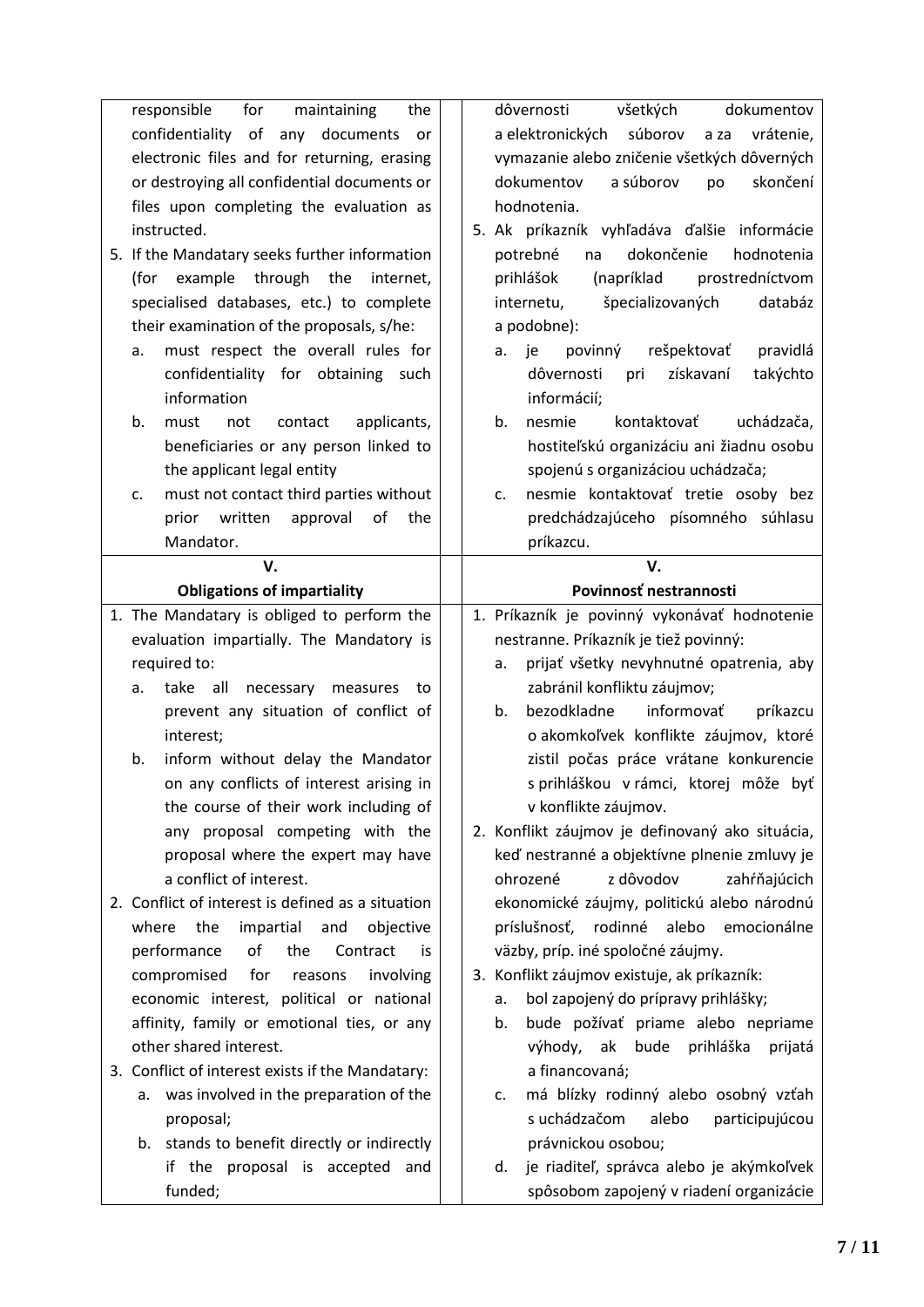|  |  |                             |  | c. has a close family or personal $\vert$ |  |
|--|--|-----------------------------|--|-------------------------------------------|--|
|  |  |                             |  | relationship with the applicant or $ $    |  |
|  |  | participating legal entity; |  |                                           |  |

d. is a director, trustee or partner or is in any way involved in the management of an applicant legal entity;

- e. is employed or contracted by the applicant or participating legal entities.
- 4. In the following situations the Mandator will decide whether a conflict of interest exists, taking account of the objective circumstances, available information and related risks when the Mandatary:
	- a. was employee of the applicant or participating legal entities in the last three years;
	- b. is involved in a contract or grant agreement, grant decision or membership of management structures (e.g. member of management or advisory board etc.) within the research collaboration with an applicant or participating legal entity, or had been so in the last three years;
	- c. is in any other situation that could cast doubt on their ability to participate in the evaluation of the proposal impartially.
- 5. If a conflict becomes apparent at any stage of the evaluation, the Mandatary must immediately inform the Mandator. If a conflict is confirmed, the Mandatary must stop evaluating the proposal concerned. Any comments and scores already given by the Mandatary will be discounted. If necessary, the Mandatary will be replaced*.*
- 6. If it is revealed during an evaluation that the Mandatary has knowingly concealed a conflict of interest, the Mandatary will be immediately excluded.

uchádzača;

- e. je zamestnaný alebo zmluvne spojený s uchádzačom alebo participujúcou právnickou osobou.
- 4. V nasledujúcich situáciách príkazca rozhodne, či existuje konflikt záujmov, vezmúc do úvahy objektívne skutočnosti, dostupné informácie a súvisiace riziká, ak príkazník:
	- a. bol zamestnancom uchádzača alebo participujúcej právnickej osoby počas predchádzajúcich troch rokov;
	- b. je zapojený v zmluve, grantovej dohode, rozhodnutí o grante alebo členstve v riadiacich štruktúrach (napr. člen vedenia, dozornej rady a pod.) v rámci výskumnej spolupráce s uchádzačom alebo participujúcou právnickou osobou, alebo bol takto zapojený počas predchádzajúcich troch rokov;
	- c. je v inej situácii, ktorá môže vzbudzovať pochybnosti o jeho schopnosti zúčastniť sa hodnotenia prihlášky nestranne.
- 5. V prípade, že konflikt záujmov vyjde najavo v priebehu hodnotenia, je príkazník o tomto povinný bezodkladne informovať príkazcu. Ak sa konflikt záujmov potvrdí, príkazník je povinný ukončiť hodnotenie príslušnej prihlášky. Všetky hodnotenia a body dovtedy udelené príkazníkom prihláške budú vylúčené. Ak je to nevyhnutné, bude príkazník nahradený.
- 6. Ak sa v priebehu hodnotenia zistí, že príkazník vedome zatajoval existujúci konflikt záujmov, bude príkazník okamžite vylúčený z hodnotenia.

## **VI. Termination of the Contract VI. Zánik zmluvy** 1. This Contract shall terminate: a. by performing the order stated in the 1. Táto zmluva zaniká: a. vykonaním príkazu uvedeného v čl. I ods.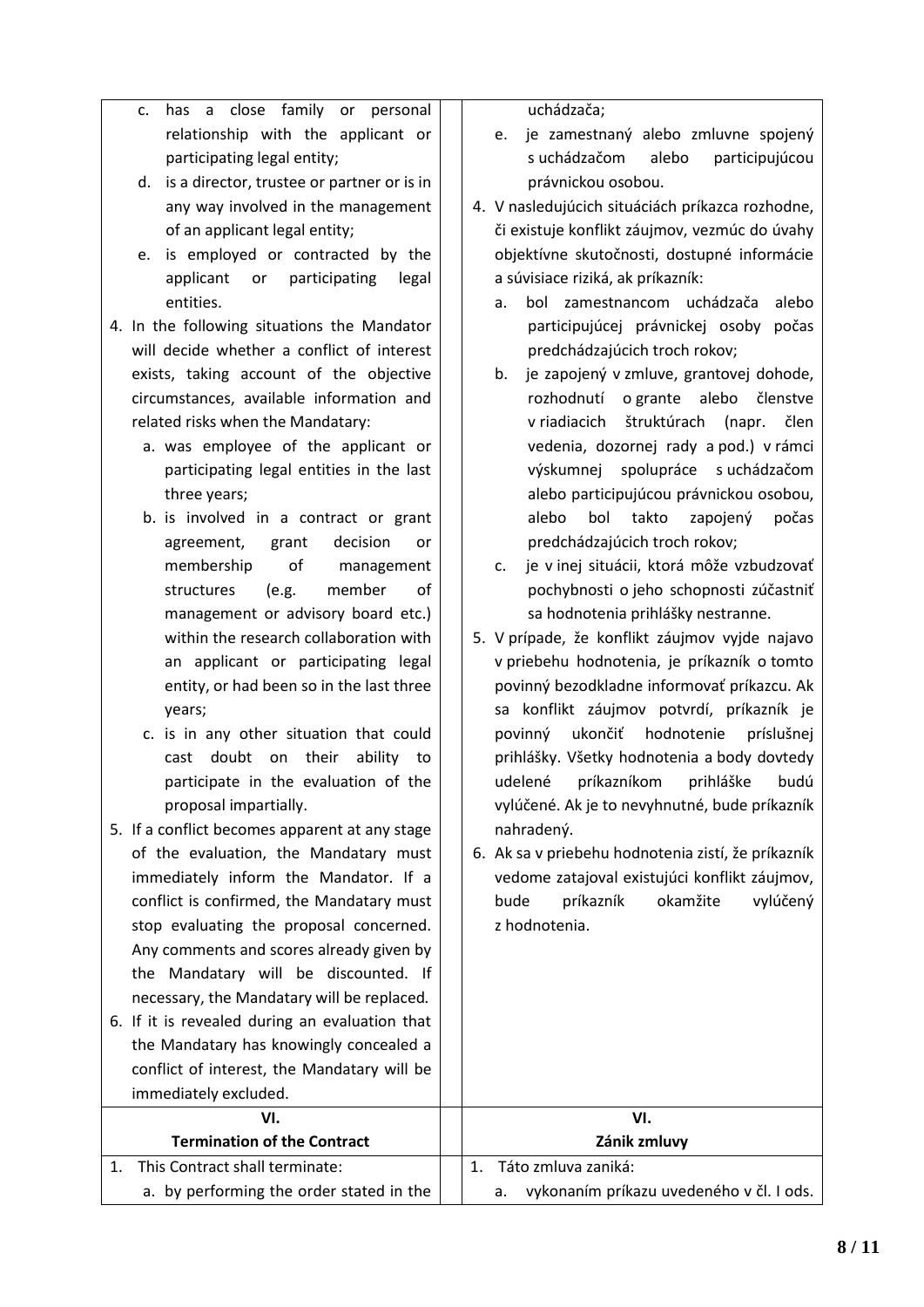article I paragraph 1 of this contract;

- b. by cancellation of the order by the Mandator;
- c. by termination of the contract by the Mandator;
- d. by termination of the contract by notice from the Mandatary;
- e. Due to force majeure.
- 2. The Mandator is entitled to terminate the contract if the Mandatary:
	- a. is not performing his/her tasks or is performing them poorly or
	- b. has committed substantial errors, irregularities or fraud, or is in serious breach of its obligations
- 3. The Mandator must formally notify the Mandatary of its intention, include the reasons why, and invite him/her to submit any observations within 30 days of receiving notification.
- 4. If the Mandator does not accept these observations, it will formally notify confirmation of the termination.
- 5. In the event of termination of this contract due to notice from the Mandatary, the notice period is 2 months. The notice period begins on the date of the receipt of the written notice by the Mandator.
- 6. 'Force majeure' means any situation or event that:
	- a. prevents either party from fulfilling their obligations under the Contract;
	- b. was unforeseeable, exceptional and beyond the parties' control;
	- c. was not due to error or negligence on their part (or on the part of third parties involved in implementing the action; and
	- d. proves to be inevitable in spite of exercising due diligence.
- 7. A force majeure must be immediately and formally notified to the Mandator.
- **8.** The party faced with a force majeure will not be held in breach of its contractual obligations if the force majeure has

1 tejto zmluvy;

- b. odvolaním príkazu príkazcom;
- c. ukončením zmluvy príkazcom;
- d. výpoveďou príkazníka;
- e. z dôvodov vyššej moci.
- 2. Príkazca je oprávnený ukončiť zmluvu, ak príkazník:
	- a. neplní svoje úlohy alebo ich plní nedostatočne alebo
	- b. vykonal podstatné chyby, nezrovnalosti, dopustil sa podvodu alebo závažným spôsobom porušil svoje povinnosti.
- 3. Príkazca je povinný písomne informovať príkazníka o svojom zámere ukončiť zmluvu a vyzvať ho na podanie stanoviska v lehote 30 dní od doručenia oznámenia.
- 4. V prípade, že príkazca neakceptuje stanovisko príkazníka, písomne mu potvrdí ukončenie zmluvy.
- 5. V prípade zániku tejto zmluvy výpoveďou príkazníka, je výpovedná lehota 2 mesiace. Výpovedná lehota začína plynúť dňom nasledujúcim po dni doručenia písomnej výpovede príkazcovi.
- 6. Vyššia moc znamená udalosť alebo situáciu, ktorá:
	- a. bráni ktorejkoľvek zo zmluvných strán v plnení povinností vyplývajúcich zo zmluvy;
	- b. bola nepredvídateľná, neočakávaná a mimo kontrolu zmluvných strán;
	- c. nebola spôsobená chybou alebo nedbanlivosťou zmluvných strán;
	- d. bola neodvrátiteľná napriek vynaloženému maximálnemu úsiliu.
- 7. Udalosti vyššej moci musia byť bezodkladne a písomné oznámené príkazcovi.
- 8. Nesplnenie zmluvných povinností z dôvodov vyššej moci nemôžu byť považované za porušenie zmluvy.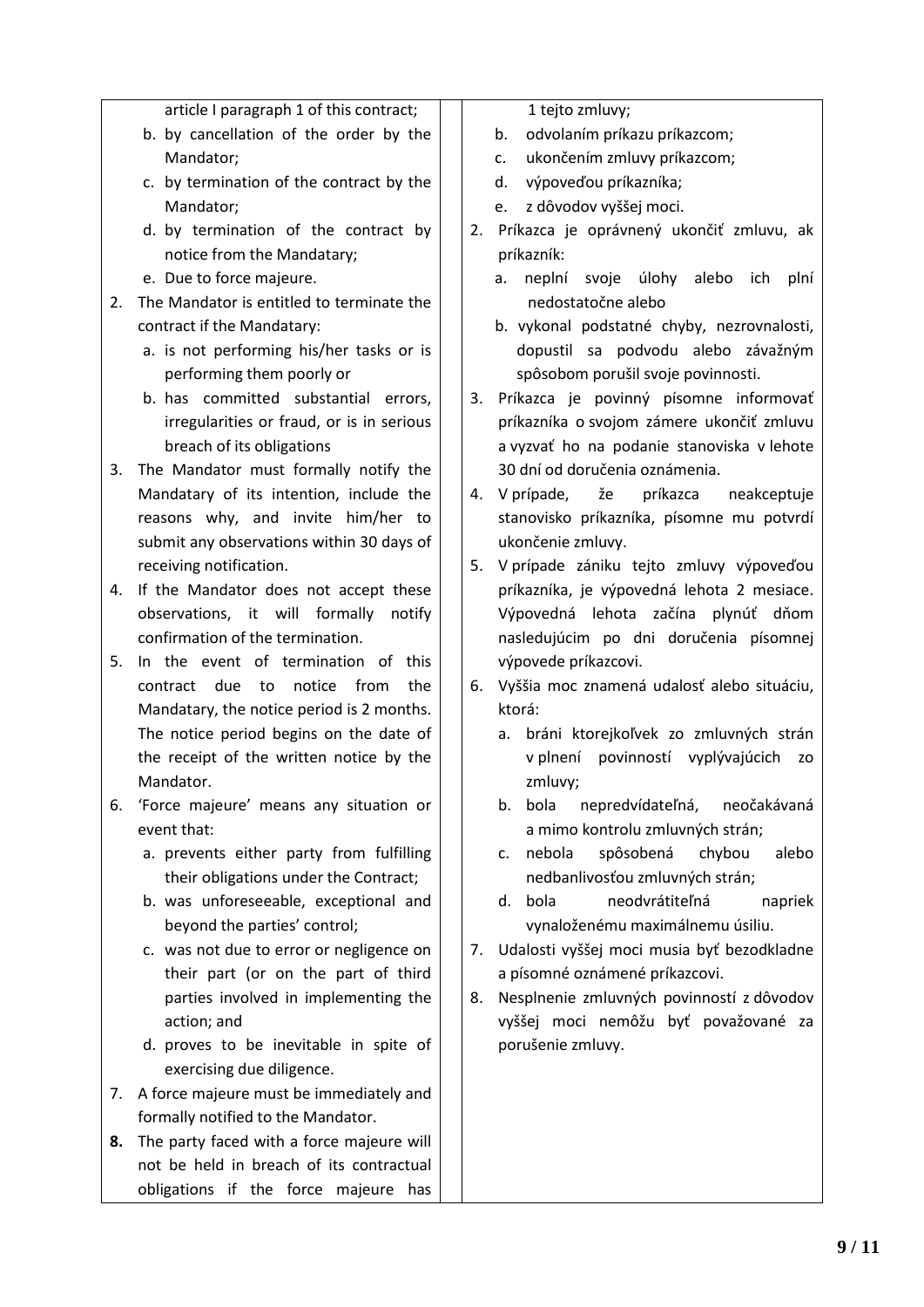| prevented it from fulfilling them.                                                     |                                                |
|----------------------------------------------------------------------------------------|------------------------------------------------|
| VII.                                                                                   | VII.                                           |
| <b>Communication between the Contracting</b>                                           | Komunikácia zmluvných strán                    |
| parties                                                                                |                                                |
| 1. Communication between the Contracting                                               | 1. Komunikácia medzi zmluvnými stranami bude   |
| parties shall be held in writing:                                                      | realizovaná v písomnej forme:                  |
| electronically:<br>a.                                                                  | elektronicky:<br>a.                            |
| by e-mail using e-mail addresses<br>$\overline{\phantom{0}}$                           | e-mailom s použitím e-mailových adries         |
| provided in the Preamble of the                                                        | uvedených v preambule zmluvy;                  |
| Contract;                                                                              | prostredníctvom<br>online<br>systému           |
| via the online system available at the<br>$\qquad \qquad -$                            | dostupného<br>adrese:<br>na                    |
| address:                                                                               | https://impulz.sav.sk/review/sk/               |
| https://impulz.sav.sk/review/en/                                                       | poštou s použitím poštových adries<br>b.       |
| b. by post using the postal addresses                                                  | uvedených v preambule zmluvy.                  |
| provided in the Preamble of the Contract.                                              | 2. Každá zo Zmluvných strán je povinná písomne |
| 2. Each of the Contracting Parties is obliged                                          | oznámiť druhej Zmluvnej strane akúkoľvek       |
| to notify in written form the other                                                    | ohľadne<br>doručovania,<br>zmenu<br>a<br>to    |
| contracting party of any change regarding                                              | bezodkladne po tom, čo k takejto zmene         |
| the delivery, immediately after such                                                   | dôjde. Pokiaľ sa z dôvodu oneskoreného         |
| change occurs. If the delivery of written                                              | alebo nevykonaného oznámenia o zmene           |
| document to the other Contracting party                                                | doručovania<br>nepodarí<br>doručiť<br>miesta   |
| fails due to the late or not performed                                                 | písomnosť druhej Zmluvnej strane, považuje     |
| notification on the change of delivery                                                 | sa deň vrátenie zásielky odosielateľovi za deň |
| address, the day of returned post to the                                               | doručenia<br>aj<br>keď sa o tom adresát        |
| sender is considered as the day of delivery                                            | nedozvedel.                                    |
| of the written document and this even in                                               | 3. Za deň doručenia písomností<br>bude<br>sa   |
| the event the recipient has not been                                                   | považovať:<br>deň<br>osobného<br>prevzatia     |
| informed about it.                                                                     | písomností, deň prevzatia poštovej zásielky,   |
| 3. The following dates are to be considered                                            | deň odmietnutia prevzatia písomnosti alebo     |
| the dates of written documents'<br>as                                                  | poštovej zásielky, tretí deň úložnej lehoty na |
| receipt: the day of personal receipt of the                                            | pošte a to aj v prípade, že sa o tom adresát   |
| written documents, the day of receipt of<br>the post, the day of refusal to accept the | nedozvedel.                                    |
| receipt of the written document or the                                                 |                                                |
| post, the third day of the storage period at                                           |                                                |
| the post office and this even in the event                                             |                                                |
| that the recipient has not been informed                                               |                                                |
| about it.                                                                              |                                                |
| VIII.                                                                                  | VIII.                                          |
| <b>Final provisions</b>                                                                | Záverečné ustanovenia                          |